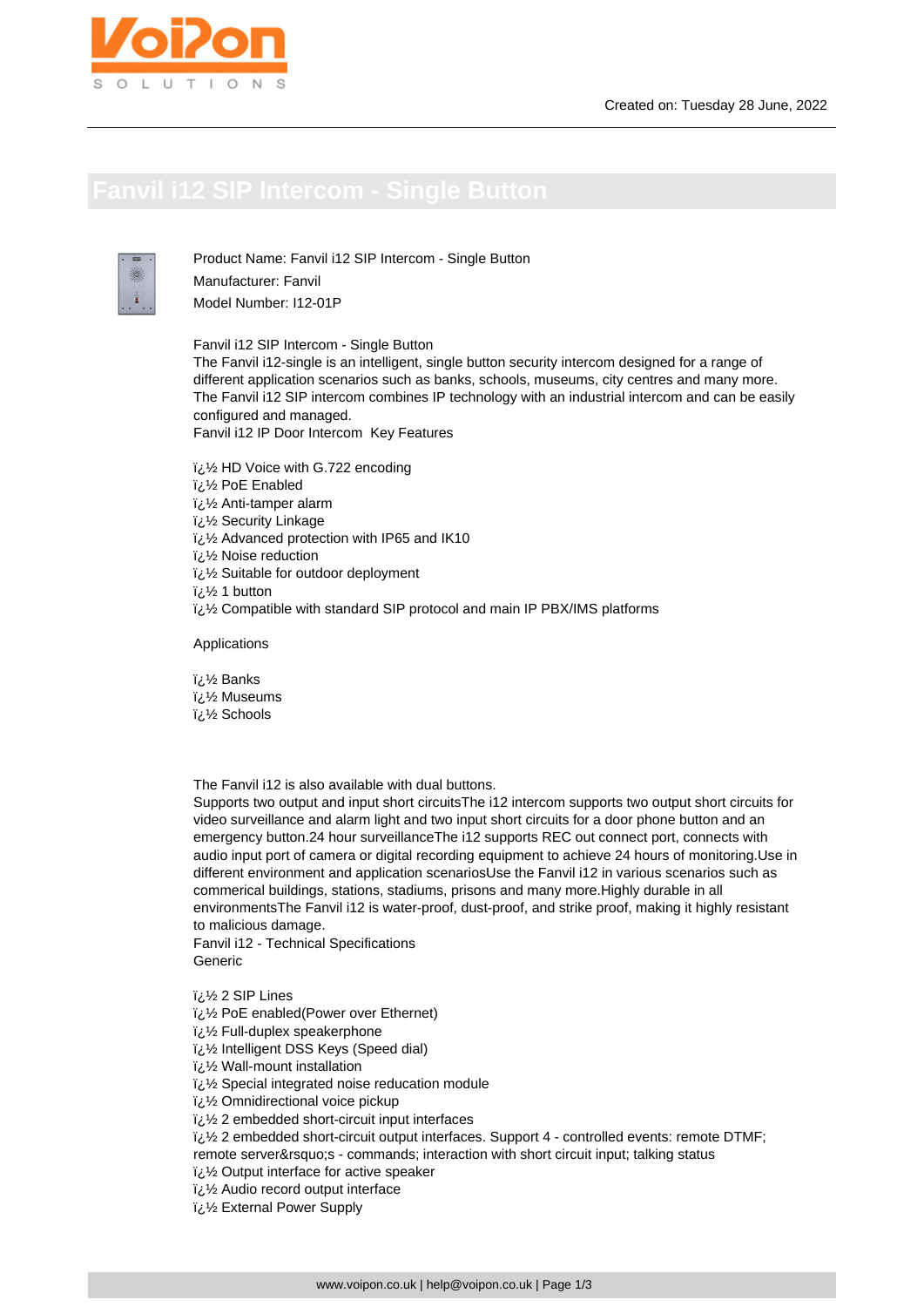## *i* 1⁄2 Multicast

 $i\lambda$  All in ONE: door access, intercom and paging service لذرة Industrial standard certifications: IP65, IK10, CE/FCC

Call Features

i¿1⁄2 Intercom

i<sub>i</sub> 1/<sub>2</sub> Speed dial(speed dial key)

� Auto-answering (per line)

� Voice message (on server)

� Local 3-way Conference

Phone features

� Call log (900 entries, in/out/missed)

� Programmable DSS keys

 $\frac{1}{2}$ ن Network time synchronization

� Action URL / Active URI

### Audio

� Narrowband CODEC: G.711a/u, G.723.1, G.726-32K,G.729AB

� Wideband CODEC: G.722

 $i,j'$  Full-duplex Acoustic Echo Canceller (AEC) – Hands-free mode, 96ms tail-lengthVoice

Activity Detection (VAD) / Comfort NoiseGeneration (CNG) / Background Noise

� Estimation (BNE) / Noise Reduction (NR)

i¿1/2 Packet Loss Concealment (PLC)

 $i\lambda$  Dynamic adaptive jitter buffer up to 300ms

 $i,j$ % DTMF: In-band, Out-of-Band – DTMF-Relay (RFC2833)/ SIP INFO

 $i\lambda$ 's Omnidirectional voice pickup: pickup distance to 5 m

**Networking** 

� Physical: RJ45 Ethernet Jacket x2: Network x1 (802.3AF POE Enabled), LAN x1 (Bridged to Network) i¿1/2 IP configuration: Static / DHCP / PPPoE  $\frac{1}{2}$ % Network access control: 802.1x  $i\&\%$  VPN: L2TP (Basic Unencrypted) / OpenVPN � VLAN � QoS

**Protocols** 

i¿1/2 SIP2.0 over UDP/TCP/TLS RTP/RTCP/SRTP لأرنآ **i**<sub>¿</sub>½ STUN DHCP لأنة 802.1x ½ة � L2TP (Basic Unencrypted) OpenVPN ½¿آ SNTP لازة FTP/TFTP لائ ii/<sub>2</sub> HTTP/HTTPS ii 1/<sub>2</sub> Tr069